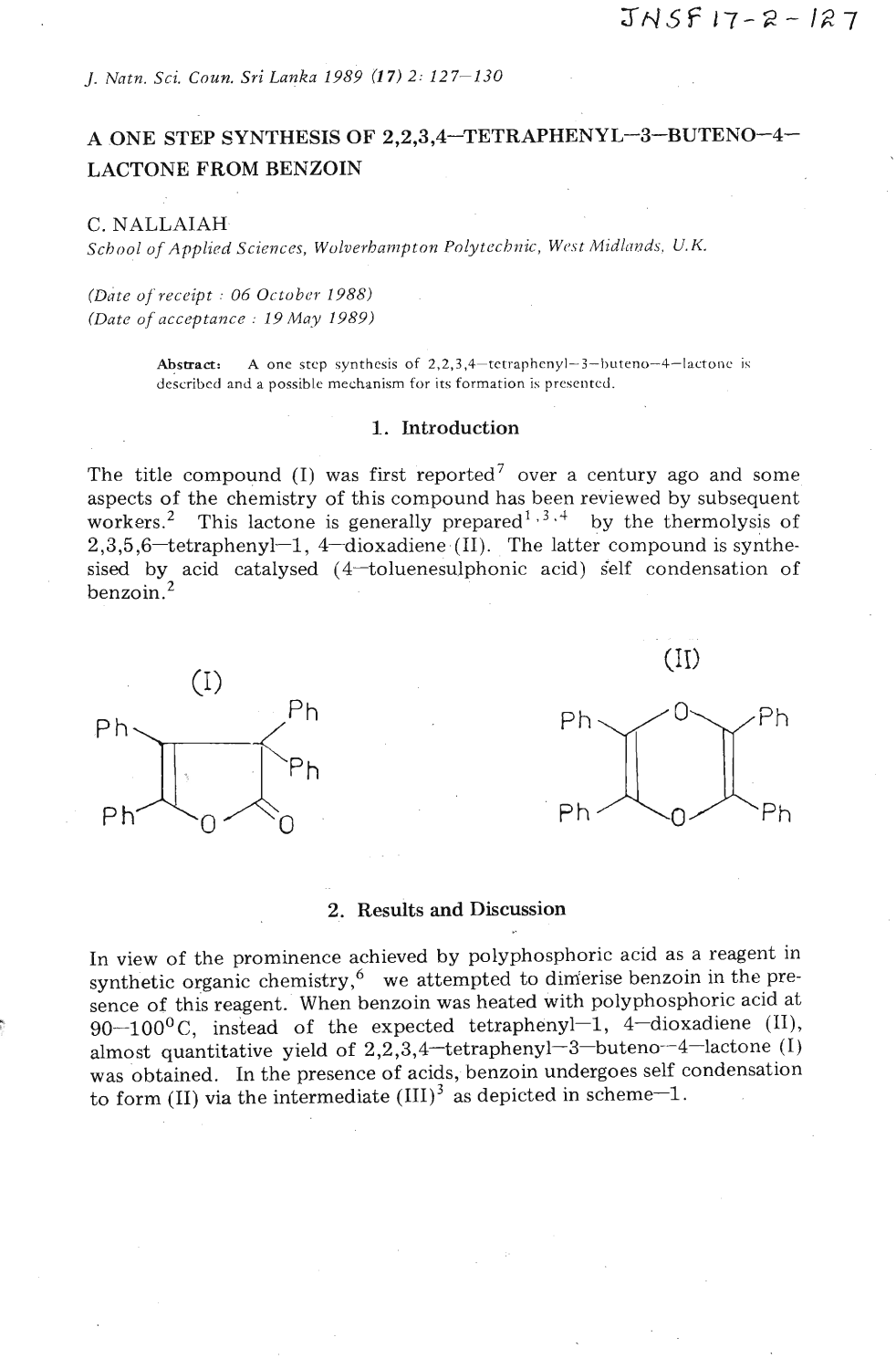

It has been well established<sup>2</sup> that rearrangement of (II) to give (I) is not acid catalysed and that the formation'of (I) does not involve the prior formation and subsequent aerial oxidation of tetraphenyl furan.<sup>2</sup> Thermal rearrangement of  $(II)$  produces in addition to  $(I)$ , varying quantities of cisdibenzoyl stilbene  $(IV)$ ; benzil and desoxybenzoin.<sup>3,4</sup> It is known that in the presence of  $(IV)$  higher yields of the lactone  $(I)$  is produced<sup>3</sup> and the thermal transformation of  $(IV)$  gives  $(I)^{7}$ . It has also been established that when the thermolysis of (11) is conducted at lower temperatures, in different solvents, under reflux, higher yields of compound  $(IV)$  are obtained.<sup>4</sup>

It is quite apparent from the above facts that in the thermal transformation of (II) to (I), cis-dibenzoyl stilbene (IV) may be a key intermediate. Various mechanistic pathways have been postulated for the intermediate formation of  $(IV)^{1,3,4}$  in the thermal rearrangement of  $(II)$  to  $(I)$ in the thermal rearrangement of  $(II)$  to  $(I)$ . However, it is pertinent to note that the transformation of (11) to (I) takes place even when the reaction is carried out in an inert atmosphere of nitrogen.' Moreover, high yields of (IV) are obtained when the reaction is carried out in polar solvents,<sup>4</sup> suggesting that free radical pathways are unlikely.

Thus in view of the above observation, the most likely route for the **<sup>v</sup>** transformation of  $(II)$  to  $(I)$  is depicted in scheme-2.

128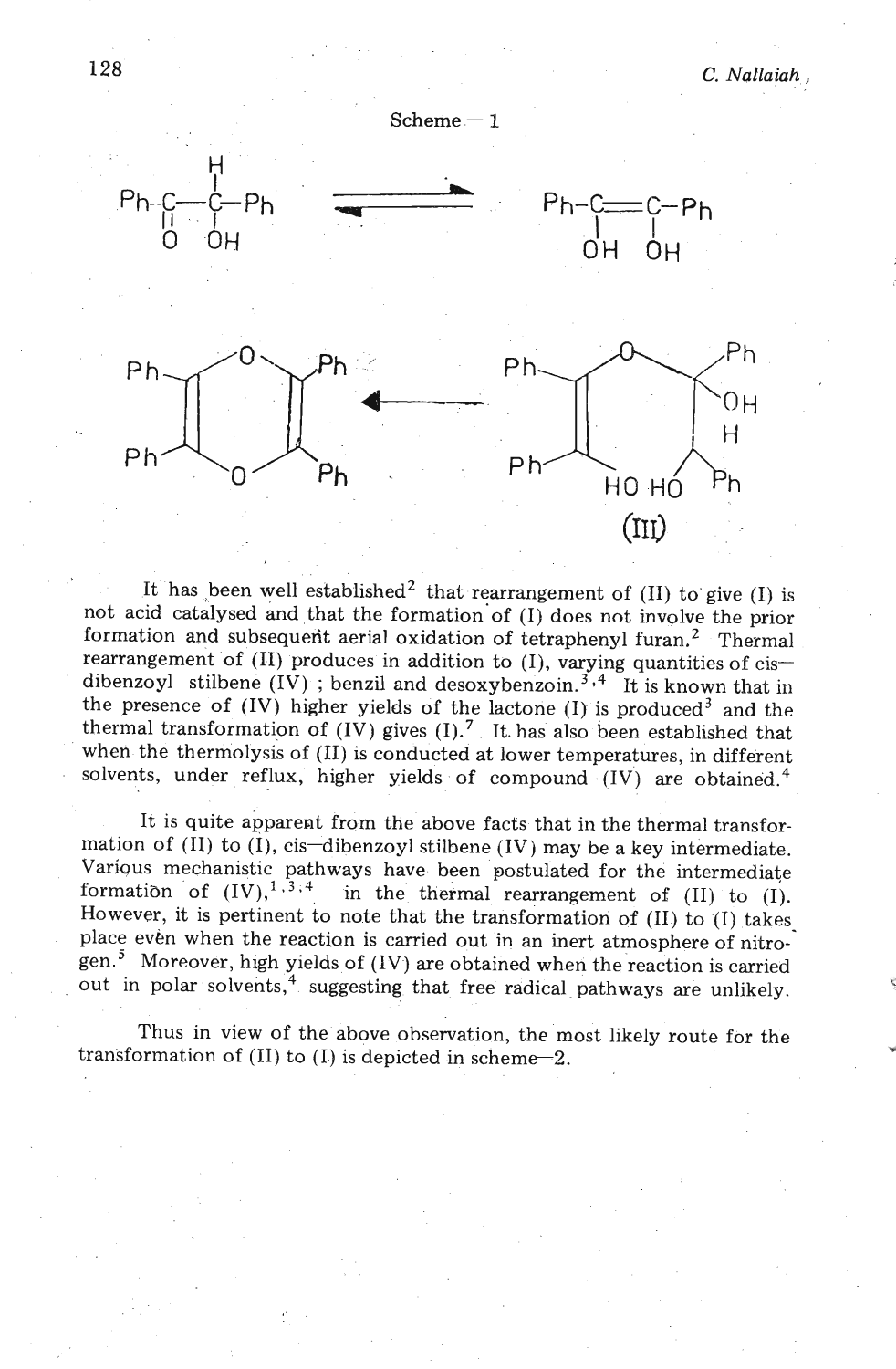

Thermal rearrangement of (11) would give the resonance stabilised intermediate  $(V)$  which can cyclise to the oxeten intermediate  $(VI)$ . Subsequent rearrangement of (VI) should give a mixture of cis-dibenzoylstilbene  $(IV)$  and the trans-isomer, but appears to form the cis-isomer stereoselectively. Electrocyclic ring closure of (IV) would give rise to the zwitterionic intermediate (VII), which rearranges by phenyl group migration to form the lactone (I).

# **3. Experimental**

Benzoin used was of reagent grade and **was** purified by recrystallisation. Solvents used were purified by distillation, immediately prior to use. Infrared spectra were recorded.on a Perkin-Elmer (577) grating spectrophotometer, using capillary tubes and are uncorrected.